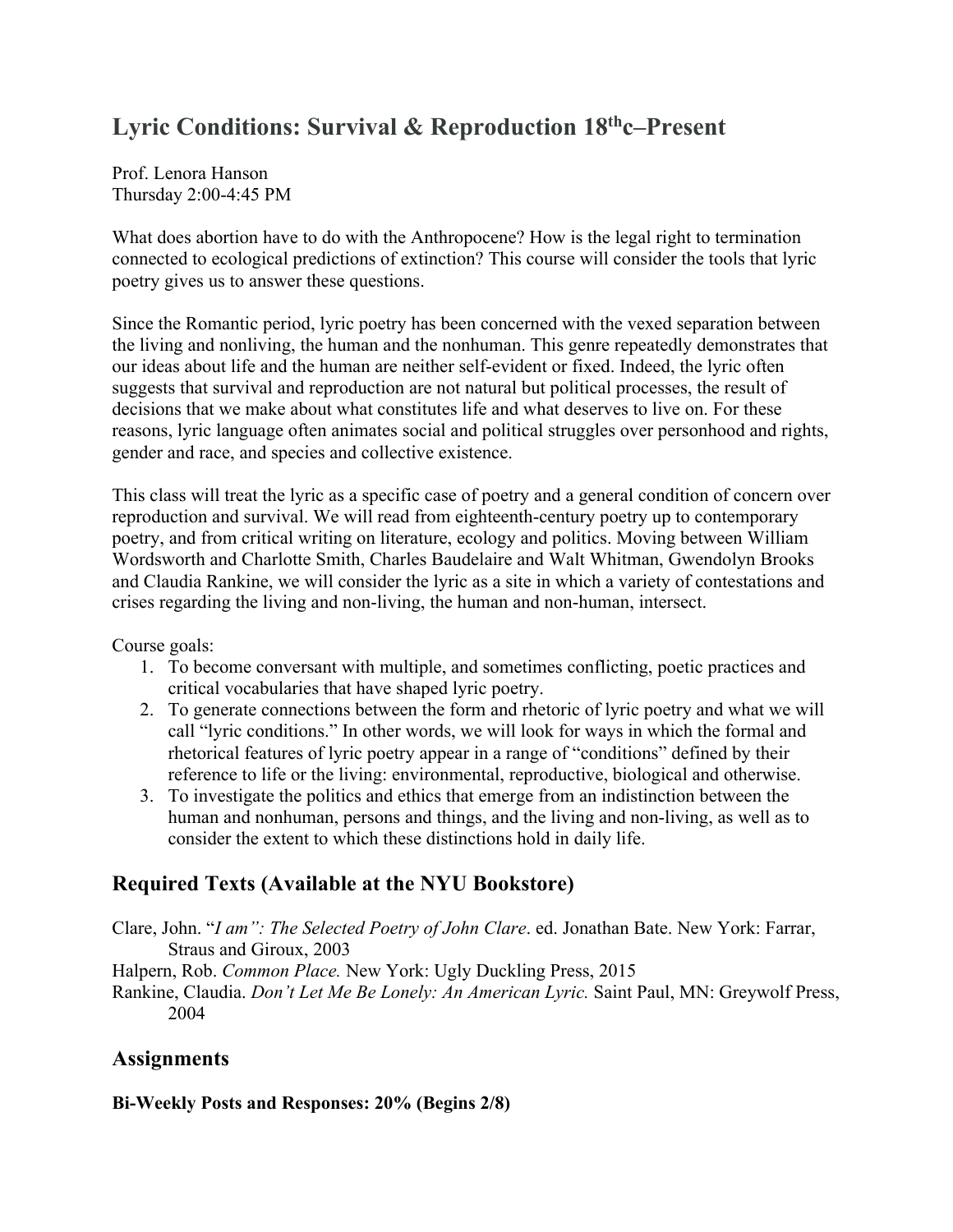Each week, students will post writing to the Forum page of NYU Classes. Students will be broken into two groups. Group A will write a direct response to one or more of our readings for the upcoming week. Group B will respond the next week. (This should be a sustained reflection on a passage, phrase, or stanza that you find compelling in its deepening or development of our class theme and ongoing discussions.) On weeks that Group A posts, each member of Group B is required to respond to *at least one* of the individual posts from Group A and vice-versa. No posts or responses will be due on weeks when an assignment is due. All posts should be 200 words or more.

#### **Participation: 20%**

University classrooms provide the space and time to engage with strange, provocative, and sometimes difficult subjects and objects. In this space and time, we have the exceptional and risky opportunity to engage those subjects and objects with people who may be complete strangers to us, and to communicate experiences, thoughts, and struggles that may push us to our cognitive limits. This formation of community, with its intensity and strange composition, is almost impossible to find on a regular basis otherwise. The extent to which we can create a collective, social situation out of this arrangement depends upon each, individual contribution, in each, individual class.

Participation requires that we each **read, prepare, and annotate our texts before coming to class; that we express interest in others' ideas and offer ours in exchange during** *each class***; and that we treat each other respectfully.** Please make an effort to respond directly to other classmates, to build on their ideas with your own, and to not shy away from offering provisional or unfinished thoughts.

## **Short paper (Due 3/8): 20%**

A 3–4 page close reading of the figural and formal features of one of our class poems. A detailed assignment description will be provided later in the semester.

## **Final Project (Due 5/10): 40%**

This project will ask you to apply the figural and/or formal elements of one of our class poems as a lens for a lyric condition. Throughout the semester we will see multiple models of what this translation looks like, in authors who displace the techniques of the lyric onto Guantanamo Bay, abortion, philosophy, capitalism (between the 19th century and today), environmental destruction, the genocide of indigenous populations, and others.

In your final project, you will develop your own theory of how lyric poetry might remake or refashion a condition or situation that does not immediately itself appear poetic. This will require both close reading, textual analysis, and research. Your project could take the form of a traditional course paper, an experimental textual or visual project, a manifesto, etc. For those projects that are not traditional course paper, please see me as early as possible so that we can discuss mutual expectations of the project.

A one-page final project proposal will be due in advance on **4/19.** Further information about the proposal will be provided later in the semester.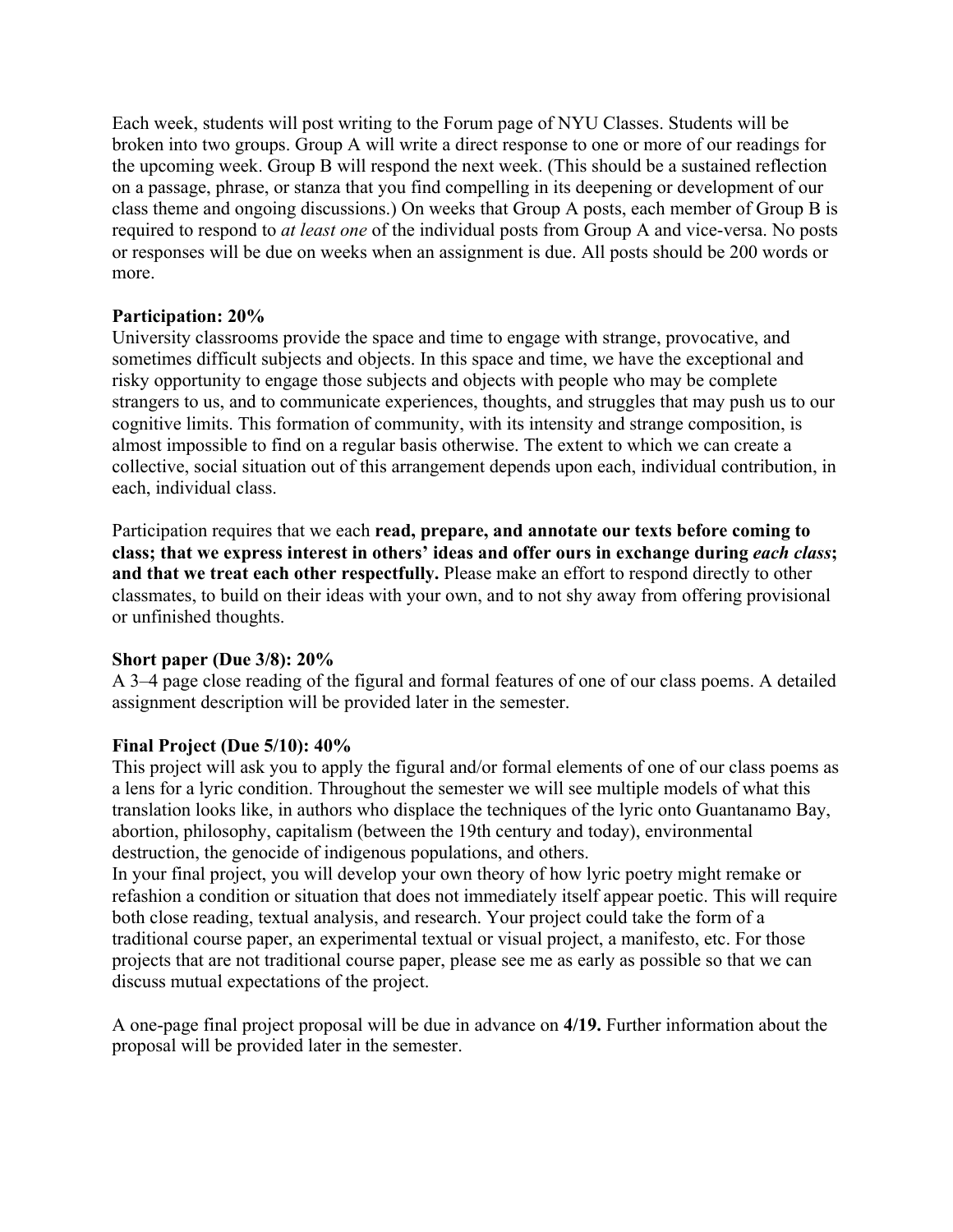**\*\*Extra Credit:** Should you wish to facilitate discussion of one or more of our texts below, you can volunteer to lead the first part of our class discussion. If you would like to participate in this manner, please let me know in advance and we will consult over email about the structure and content of your facilitation.

## **Course Policies**

#### **Assignments**

Detailed assignment instructions will be distributed in class and made available on NYU Classes. If you are away the day an assignment is distributed, please access it online. You are encouraged to read the description closely and ask for clarification early. Assignments are due on the days indicated on the syllabus (**double-spaced, 12-pt font, Times New Roman or Cambria**) on NYU Classes. Handing in assignments late prevents your instructor from giving your work timely attention and feedback; please be respectful of our work schedules and hand them in on time. Late assignments will be penalized 5% per day.

#### **Attendance**

Course assignments are entirely premised on our readings and in-class discussion. For this reason, it will be very difficult to receive a satisfactory grade if you do not attend all classes except in the case of an emergency. Because we meet only once a week, if you miss more than 3 classes you will receive a failed grade.

#### **Electronics**

This class is an opportunity for us to engage one another through discussion and listening. As you probably know from unsociable siblings, inattentive significant others, and/ or working in customer service, good conversations are impossible to have when laptops, cell phones, tablets, e-readers, etc. get in the way. For this reason, they are not allowed in the classroom. *Please bring print copies of all readings to class*. *Please collate readings in a binder and bring previous ones to class so that we can refer to them continuously.* Be respectful of your classmates and teachers and turn cell phones off upon entering the classroom.

#### **NYU Classes Website**

Assignment details and course readings (as pdfs) will be posted on the NYU Classes site. Writing responses and resources for assignments will also be located here.

#### **Communication**

For questions about course content, assignments, assessment and special situations, the best thing to do is stop by my office hours and speak to me in person. If emailing, I will try my best to respond within 24–48 hours. *If I do not respond it is because the answer to your question is on this syllabus.* 

#### **Disabilities**

(I use the term disability on this syllabus to recognize that that we live in a world that systematically discriminates between some abilities and others, not as a term that accurately describes any bodies or lives.) The Moses Center for Students with Disabilities (mosescsd@nyu.edu; 726 Broadway, 2nd Floor; tel. 212.998.4980) can provide assistance in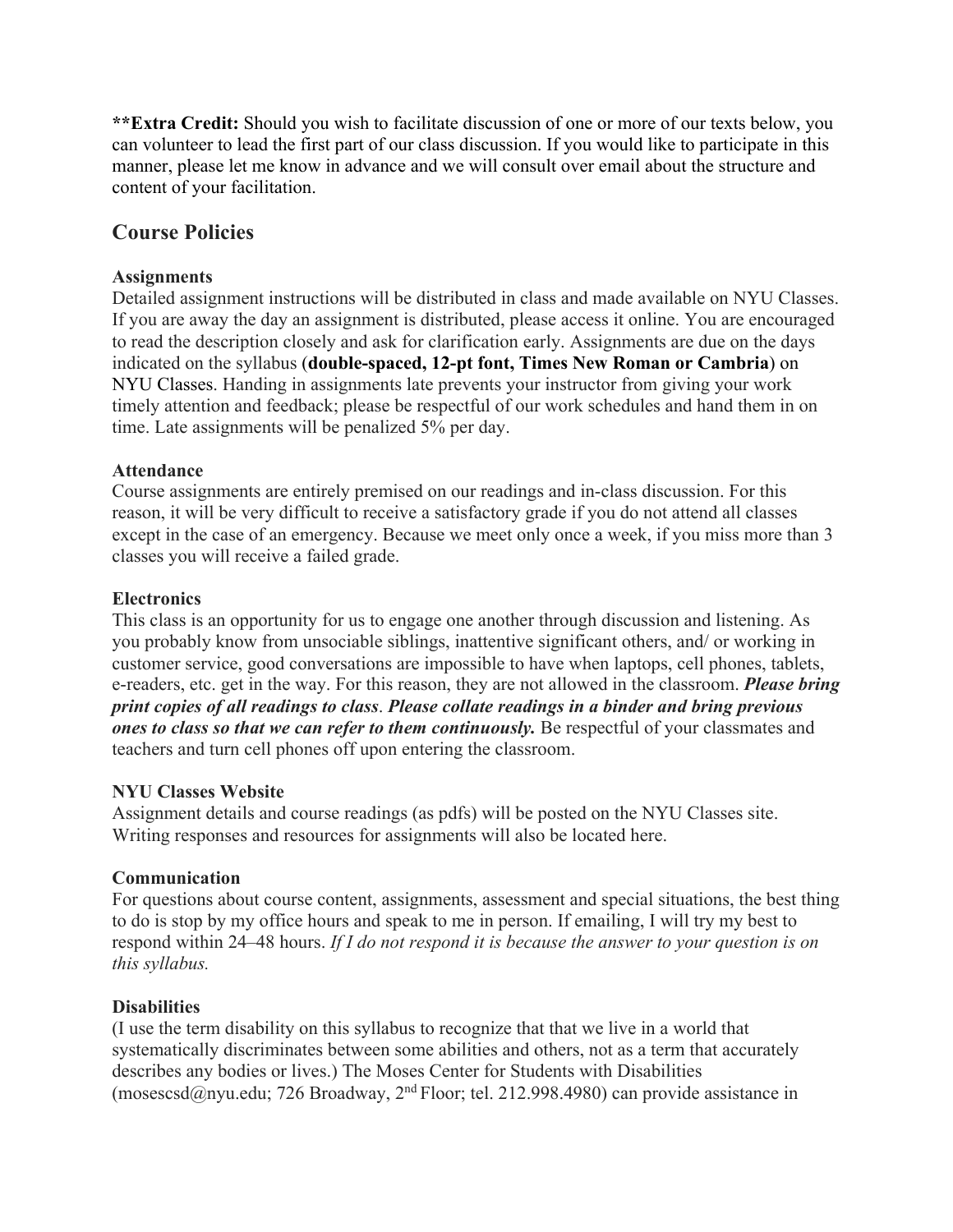making arrangements for assignments to ensure your full participation and contribution to this course. I must be notified **at the beginning of semester** if you have made such arrangements with the Center.

## **The Writing Center**

You are encouraged to use the resources of NYU's Writing Center, where tutors can give you one-on-one help with your written assignments. http://ewp.cas.nyu.edu/object/writing.center

## **Reading Schedule**

*Print and bring ALL readings to each class session* 

1/25 Introductions Jonathan Culler, "Apostrophe"; Percy Shelley, "Hymn to Intellectual Beauty"

2/1 Christina Rossetti, "Life and Death"; Walt Whitman, "Apostroph"; Mahmoud Darwish, "We Have the Right to Love Autumn"; Francis Ponge, from *Soap;* Aja Monet, "the emerging woman after aborting a girl"; Harry Cleaver, Excerpts from "On Schoolwork" \*\*(Bring in handouts distributed in previous class)

## **Unit One: Persons, Animals, Things**

2/8 Percy Shelley, "Ode to the West Wind," Anna Laetitia Barbauld, "The Little Invisible Being," "The Mouse's Petition"; Gwendolyn Brooks, "the mother"; Barbara Johnson, "Apostrophe, Animation, and Abortion"

2/15 William Wordsworth from *The Prelude*, Books 1, 5–7, 12; From "The Lucy Poems," "She dwelt among the untrodden ways," "A slumber did my spirit seal"

2/22 Giacomo Leopardi, "The Broom Plant (La Ginestra)" and from *Zibaldone*; Percy Shelley, "To a Sky-Lark"; John Keats "Ode to A Nightingale"

3/1 Walt Whitman, "I Sing the Body Electric," "The Wound Dresser," "Whoever You Are Holding Me Now in Hand"; Rob Halpern, from *Commonplace*: "Hoc Est Corpus," "False Communique" (50–60), "Cavities of Light," "The Ligature," "A Note on These Proceedings," "Funeral Rites," "A New Economy of Bodies and Pleasures," "Correspondences" (99–105)

3/8 Charles Baudelaire, from *Flowers of Evil* and *Paris Spleen*; Walter Benjamin, from *The Arcades Project*, "J Baudelaire" and "M Flaneur" **\*\*Short paper due** 

## 3/15 SPRING BREAK

## **Unit Two: Survival, Reproduction, Futures**

3/22 John Clare, from "Helpstone," "What is Life," "Song ('Swamps of wild rush-beds and slough's squashy traces')," "The Moors," "The Eternity of Nature," "Decay: A Ballad," "[The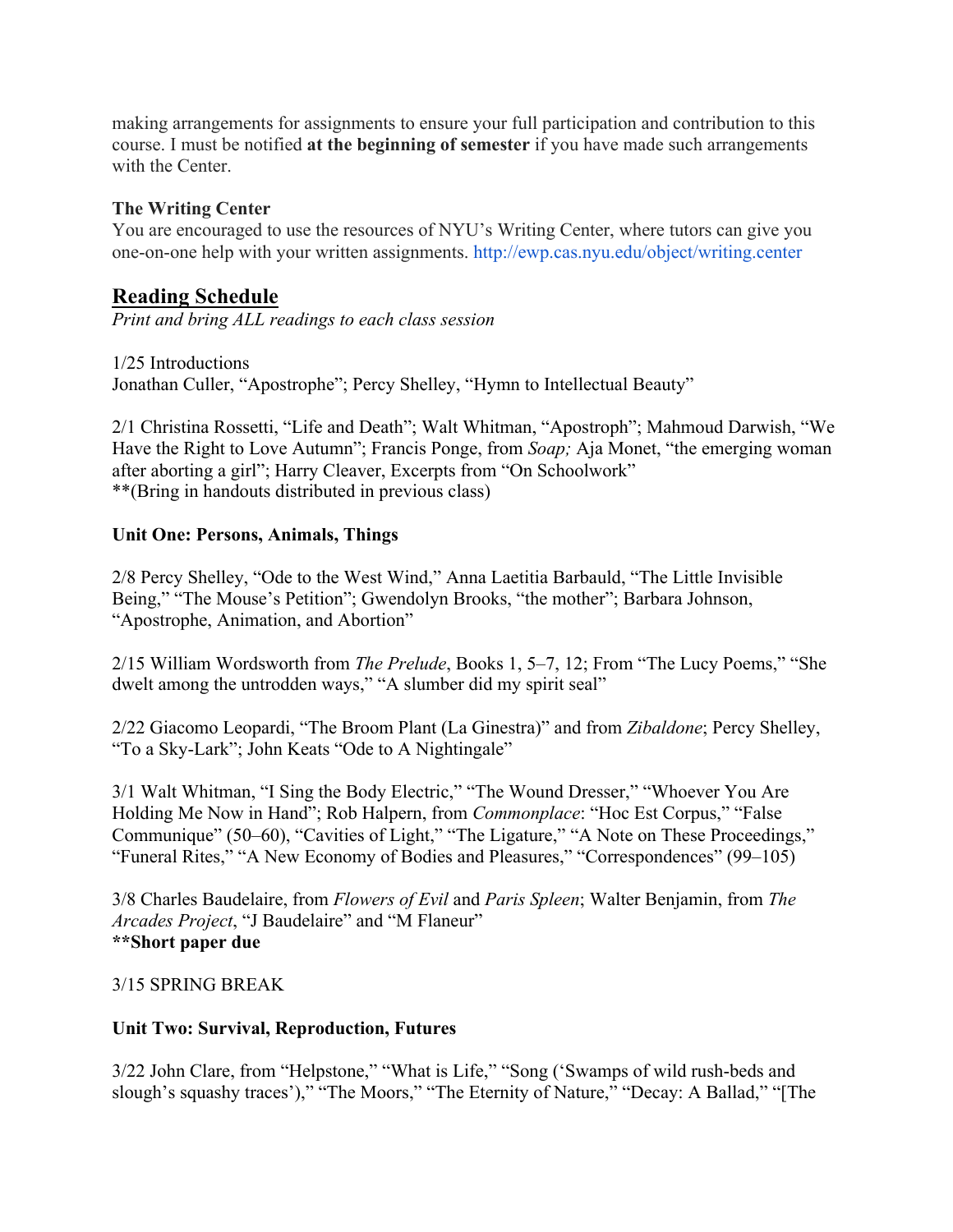Lament of Swordy Well]," "[Field -Mouse's Nest]," "[Birds at Evening]" "Recollections of Journey from Essex," "Lines: I Am," "Sonnet: I Am"

3/29 Wordsworth, "Intimations Ode,""The Complaint of a Forsaken Indian Woman"; S.T. Coleridge, "Rime of the Ancient Mariner," "The Foster-Mother's Tale"; "Robert Southey, "Songs of the American Indian"; William Bartram, "Chapter III.," from *An Account of the Persons, Manners, Customs, and Government of the Muscogules or Creeks, Cherokees and Choctaws, &c*; Gerald Vizenor, "Aesthetics of Survivance"

4/5 William Blake, "Daughters of Albion" (and images); Anna Laetitia Barbauld, "Eighteen Hundred and Eleven"; Jordy Rosenberg, "Sky Veins of Potosi"

4/12 Stephen Duck, "The Thresher's Labor," Mary Collier, "Women's Labour,"; Anna Laetitia Barbauld, "Washing Day"; Marianna Dalla Costa, "Women and the Subversion of Community"

4/19 Anne Boyer, *Garments Against Women*; Lindsay Turner "Essays on Working" **\*\*Final Project proposal** 

4/26 "Law of Mother Earth/Rights of Our Planet"; Anna Tsing; Excerpts from *Mushroom at the End of the World* 

5/3 Claudia Rankine, *Don't Let me be Lonely*; Sofia Samatar, "Skin Feeling"

**Final Project Due: 5/10** 

## **Close Reading Paper: Apostrophe and Inequality**

Lenora Hansen, New York University

Length: 3–4 pages (excluding Works Cited) Times New Roman font; Double-spaced; 1-inch margins **Due**: **3/22 on NYU Classes by 5 PM** (Please refer to your syllabus for my policy on late papers)

> *...the poet addresses, gives animation, gives the capacity of responsiveness to the wind...not in order to make it speak but in order to make it listen to him...A power struggle starts up for control over the poem...*

How does lyric poetry create inequality? How do the complexities of its animating voice(s) present us with speakers that are multiple, dependent, imposing all at the same time? What are the power effects of apostrophe's tendency to make things appear alive?

When Barbara Johnson writes that both poetry and politics are possible because of inequality, she is reflecting on lyric poetry's ability to maintain two or more seemingly contradictory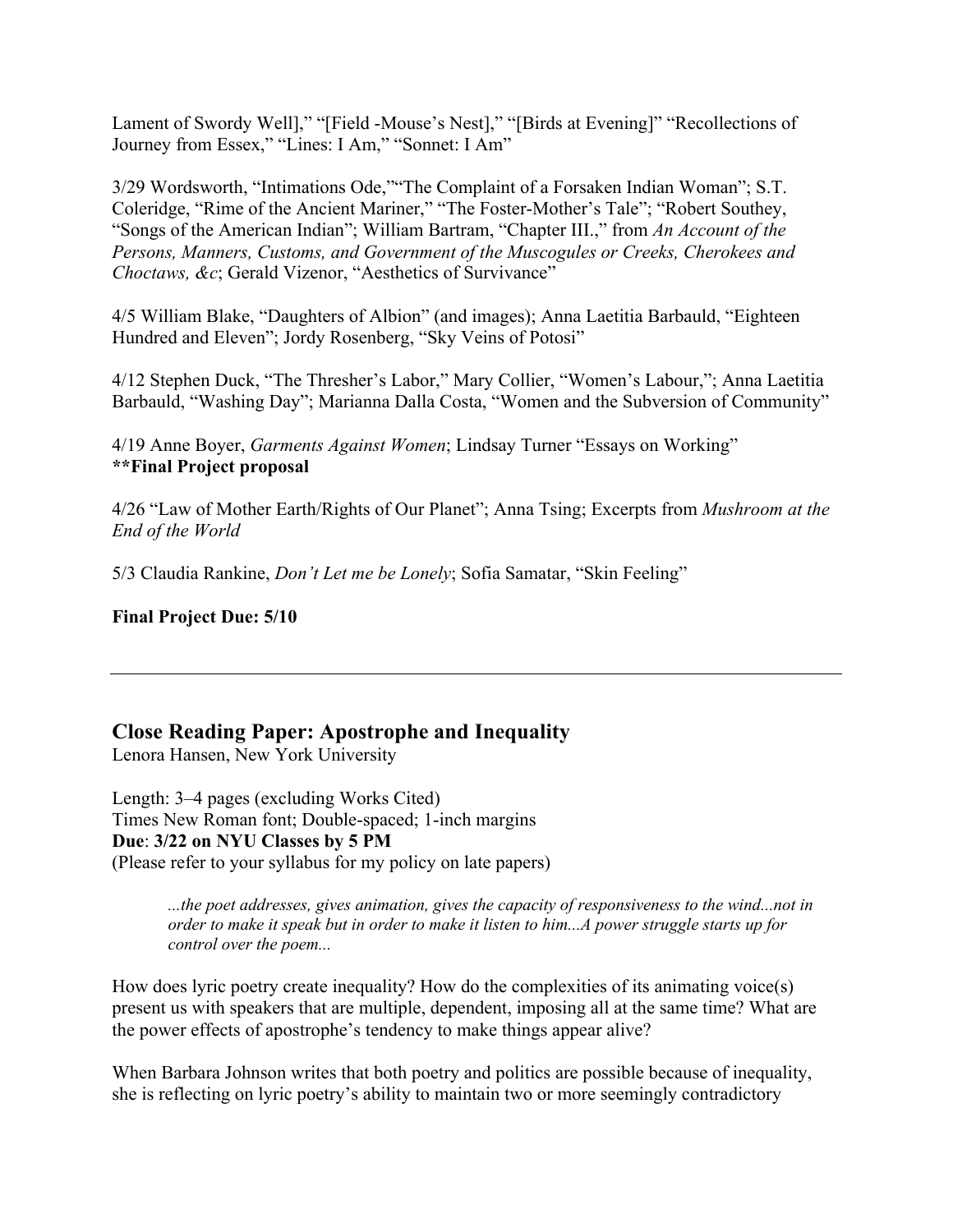positions. After all, how else could Gwendolyn Brooks' *the mother* simultaneously claim that *the mother* killed her children *and* that she did not deliberately end their lives?

Lyric poetry highlights the possibility for the radical co-existence of difference because it maps the speaking "I" through multiple, precarious, and contested relations to and with others (I/Thou; She/It; You-audience/You-object; etc. etc.). In these relations, imbalances of power and struggles over agency, decision, and responsibility appear. Through a **close and attentive** consideration of the *particular* "I"s and "others" that appear in a given poem (mother/child, poet/wind, we/autumn, refugee/soap, and so on and so on), we get a better sense of the *particular* disparities produced by lyric's simple, basic unity of "I/Thou."

In this paper you will close read a poem to unpack how one lyric poem from our class produces inequality or irreconcilable differences through its use of address. Your task is 1) to disentangle the multiplicity of relations that lyric address creates and 2) to assess the *affect* produced by those relations. For this reason, I **do not** want you to offer a single, unifying conclusion at the end of your paper. In the body of your paper, spend time tracing the differences between subjects and objects, speakers and addressees in your poem. In your conclusion, consider the affect or feeling that these relationships enable (For instance, the affect Johnson associates with the competing claims elaborated in *the mother* is mourning. One affect Culler associates with apostrophic address to nature is embarrassment, another is force.)

\*\*You may find it helpful to review the handout from Barbara Johnson's *The Surprise of the Other,* since it provides a list of ambiguous and paradoxical features of poetry.\*\*

## **Close Reading Instructions**

*First*: Spend time analyzing your poem of choice (as we have in class). Read it multiple times; annotate it; map out the different speakers, audiences, addressees, etc.. Then, write your close reading, paying attention to these differences.

Questions to ask yourself: Who is speaking? Does the poem make clear that someone is speaking or does it hide its production of voice? What is the relationship between the "I" and the "Thou" in your poem? Are there other implied speakers and audience? An unclear third person? A second person that muddles a subject in the poem with readers? Is there a clear speaker or poet established from the outset? Is that speaker clearly differentiated from a subject or object of address? Is it unclear who is speaking? Is it unclear who the subject or object of address is? Etc. etc.

*Second*: Consider how these different relationships produced by apostrophe and address create *specific* uncertain or unstable relationships throughout the poem. *Do not* remain at the level of a general uncertainty about life/death or I/Thou in your analysis. The point here is to show how your poem utilizes the uncertainty of address to create *particular and distinctive* effects.

For example, Mahmoud Darwish's "We Have the Right to Love Autumn" destabilizes the relationship between humans and objects when the speaker expresses a desire to be a piece of coal, or when he/she apostrophizes Autumn. But this doesn't tell us anything about the specific effects of this confusion between human/object or human/nature. We have to read closer and